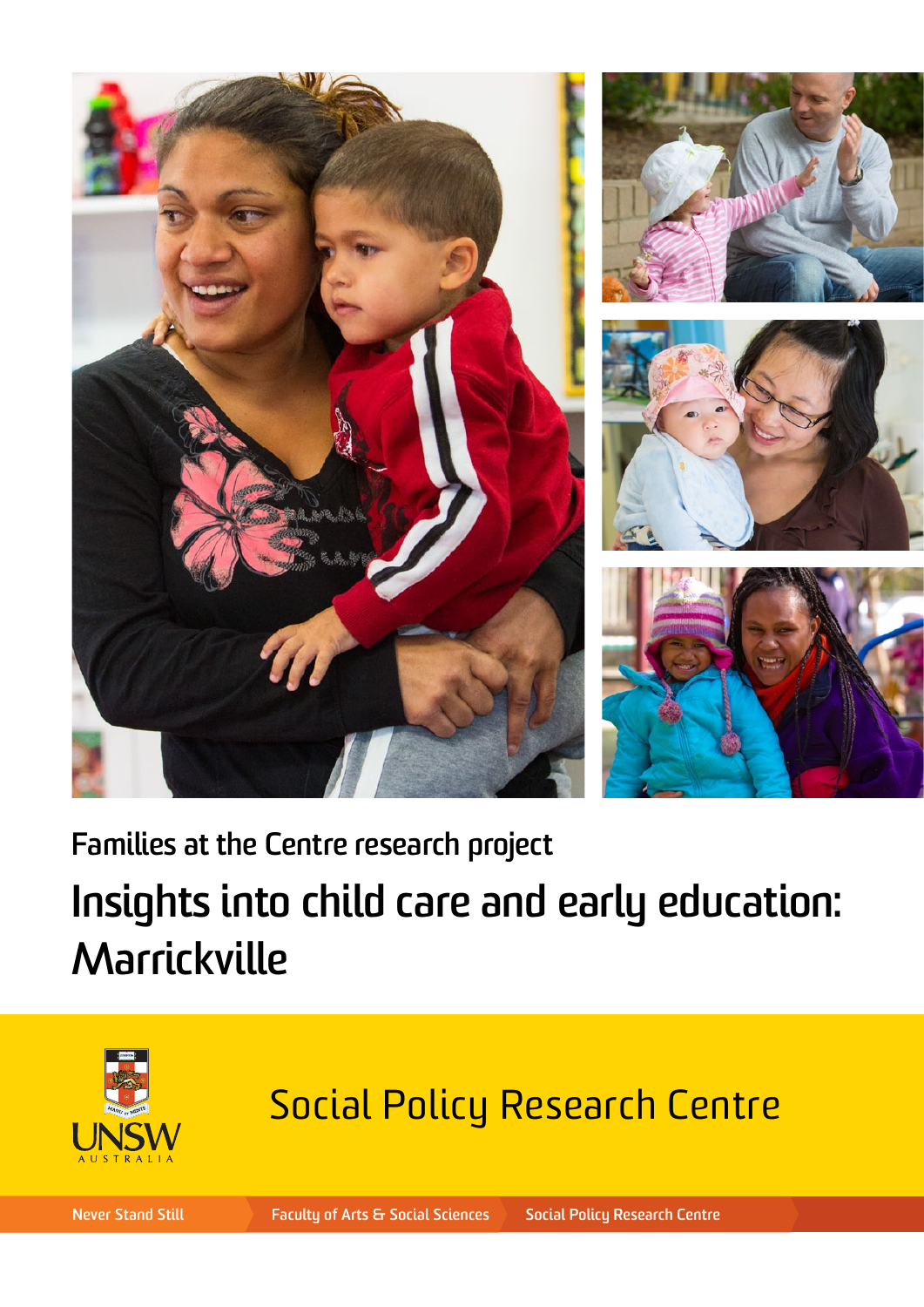

October 2013 Christiane Purcal with (in alphabetical order) Elizabeth Adamson, Megan Blaxland, Deborah Brennan, Bridget Jenkins, Jennifer Skattebol

### **Thank you**

We are very grateful to the families who gave their time to talk to us and share their stories, and to the organisations and people who helped us get in touch with families for this research.

### Social Policy Research Centre

Level 2, John Goodsell Building Faculty of Arts and Social Sciences UNSW Australia Sydney 2052 Australia t +61 (2) 9385 7800 f +61 (2) 9385 7838 e sprc@unsw.edu.au w www.sprc.unsw.edu.au

© Social Policy Research Centre 2013 ISSN: 1446-4179 ISBN: 978-0-7334-3424-2 (online) SPRC Report 24/2013

Design and layout by Early Childhood Australia Cover photographs by Andrew Sikorski

The Social Policy Research Centre is based in the Faculty of Arts and Social Sciences at UNSW Australia. The Families at the Centre research project was funded by the ARC Linkage Grant (LP100200297).

Suggested citation:

Purcal, C., Adamson, E., Blaxland, M., Brennan, D., Jenkins, B., & Skattebol, J. (2013). Insights into child care and early education: Marrickville (SPRC Report 24/2013). Sydney: Social Policy Research Centre, The University of New South Wales.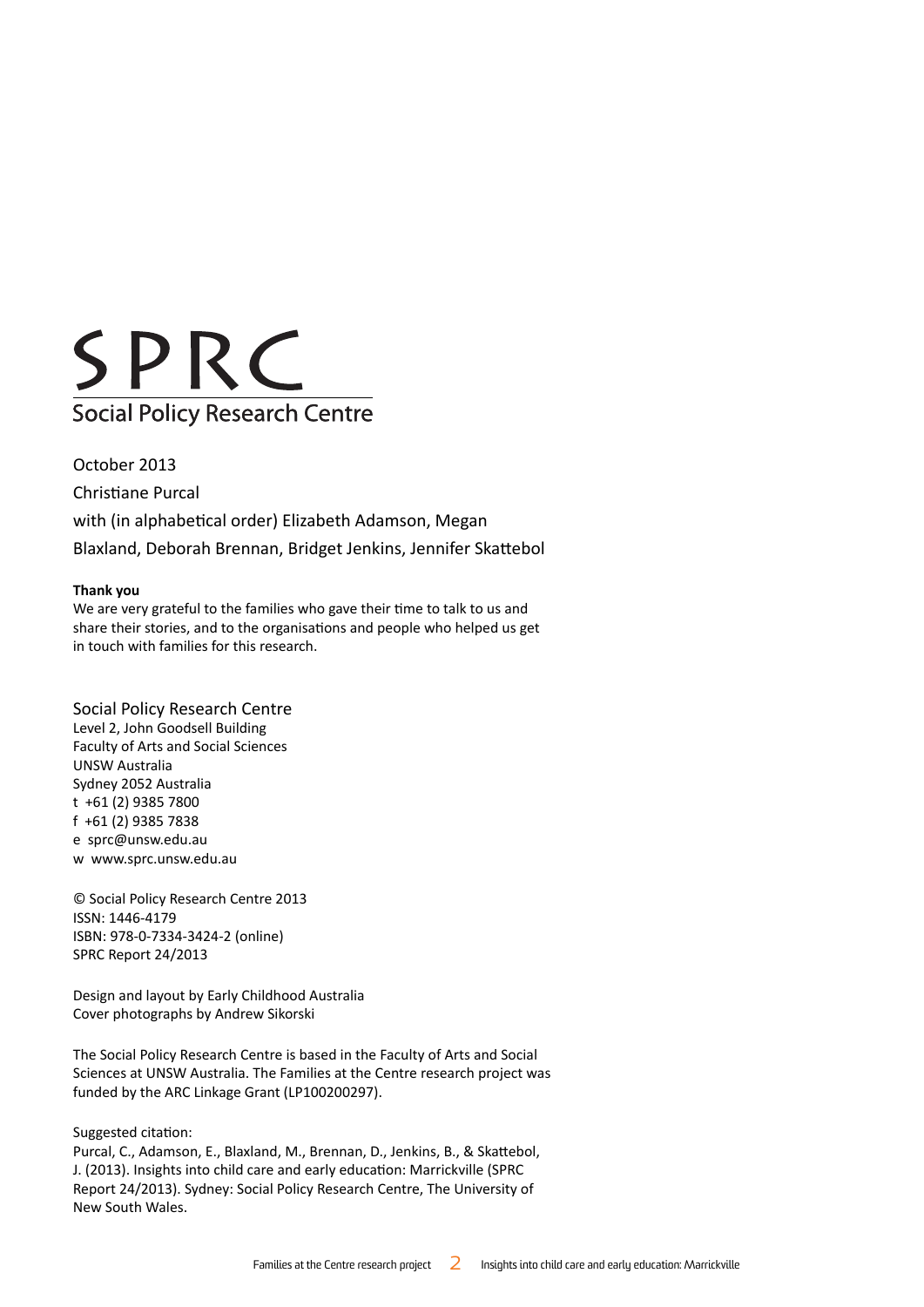**if the State of State 19 (What is this about families in M**<br>This is about families in M<br>We were interested in with<br>want for their children, h<br>are not using these servi<br>in the best way possible.<br>Therefore we did a reseal<br>i This is about families in Marrickville with young children aged up to 5 years. We were interested in what kind of education and care services these families want for their children, how they like the services they are getting, or why they are not using these services. We wanted to find out how to make services work in the best way possible.

Therefore we did a research project in 6 neighbourhoods around Australia, including Marrickville. We talked to families about their early education and care services: the services that they use or not, whether they like their situation, where they find information, whether they get any payments from government, what good care and education means to them and what would help them with getting the care or education they want.

This booklet says what we found out in Marrickville.

## **Who did the research?**

We are from the Social Policy Research Centre at the University of New South Wales, Sydney. The researchers are Deborah Brennan, Jennifer Skattebol, Fiona Williams, Christiane Purcal, Elizabeth Adamson, Megan Blaxland, Bridget Jenkins, Trish Hill and Saul Flaxman. We did the research together with several early childhood education and care organisations: Early Childhood Australia, Gowrie Queensland, Gowrie New South Wales, Gowrie South Australia, Mission Australia and Brotherhood of St Laurence. These organisations and the Australian Research Council (ARC Linkage Project 100200297) paid for the research.

# **Why was the research done?**

We wanted to find out what kinds of services families need so we can tell governments and service providers about it. Each family with young children is different. Some may want early education or care services, some not, some may want services for a few hours each week, others for several days. For some it may be difficult to find the right services or to get government child care payments.

We were particularly interested in families on a lower income, as it may be harder for them to pay for the services they want.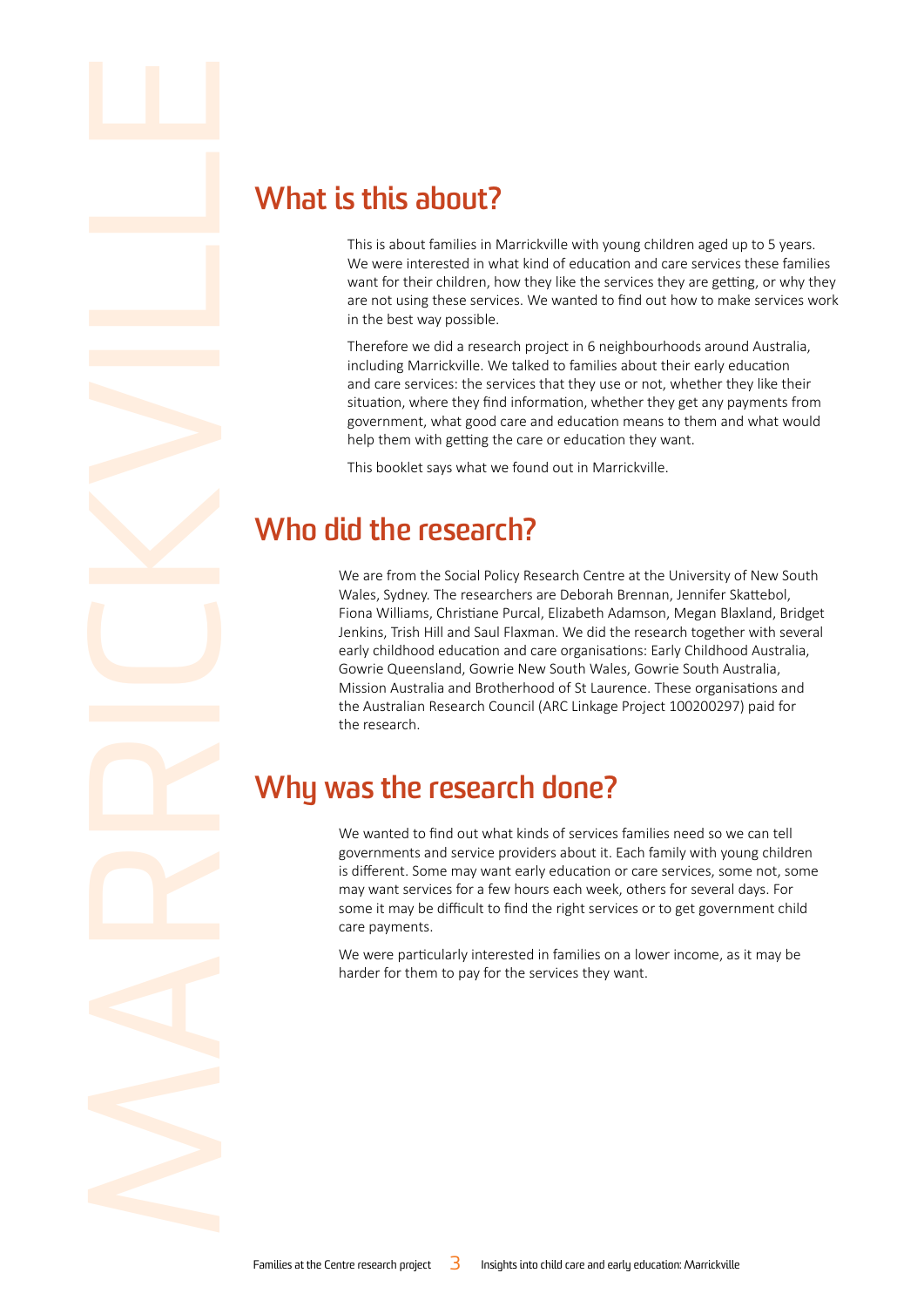**is a set of the research of the research done?**<br>The research was done in 6 neighbourhoods in d<br>Marrickville in NSW, Orange in NSW, Caboolture<br>Victoria, Dandenong in Victoria and Elizabeth Gre<br>these neighbourhoods were in The research was done in 6 neighbourhoods in different parts of Australia: Marrickville in NSW, Orange in NSW, Caboolture in Queensland, Fitzroy in Victoria, Dandenong in Victoria and Elizabeth Grove in South Australia. Some of these neighbourhoods were in the inner city, some in the outer suburbs, and some in the country. We wanted to find out what care and education services people in different kinds of neighbourhoods wanted.

## **How was the research done?**

In each neighbourhood we talked to around 20 families about the care and education of their young children. We talked to the mothers and fathers, grandparents and aunts. People volunteered to take part in our research, and we gave them \$50 for their costs and to say thank you. We spoke with them for about one hour each. Their information remains confidential, that is we will not tell anyone who said what.

We met people at various places in the neighbourhood and through early childhood and family services, at playgroups, libraries and neighbourhood centres. We also talked to early childhood workers and service providers in the neighbourhoods.

We talked to 18 families in Marrickville between October and December 2011.

# **What does this booklet say?**

This booklet says what we found out in Marrickville. It starts with some information about the suburb, the kinds of people who live there, and the care and education services available in Marrickville. It then describes what kinds of families we spoke to in Marrickville and, most importantly, what they told us.

# **How can I find out more about the research?**

You can find out more about our research by contacting:

Christiane Purcal Social Policy Research Centre University of New South Wales Phone: (02) 9385 7830 E-mail: c.purcal@unsw.edu.au

You are welcome to distribute this brochure to other people. An electronic copy is available at: www.sprc.unsw.edu.au.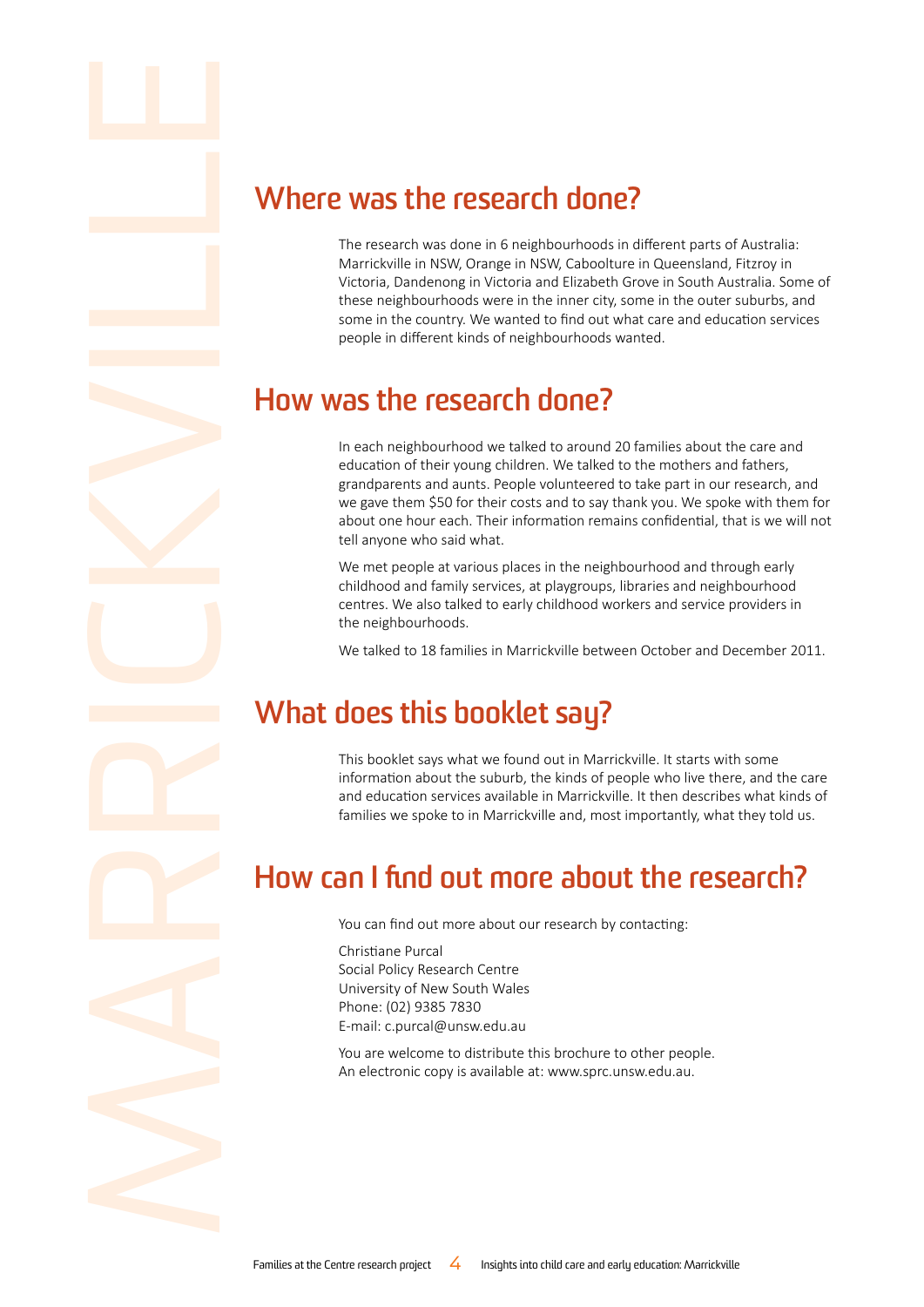# **identify and the Marrickville State of the About Marrickville is a suburb in Sydney's CBD. The subural Indigenous people, the Carea. White settlement <b>t**

### **Where it is and how it developed**

Marrickville is a suburb in Sydney's Inner West, about 7 kilometres southwest of Sydney's CBD. The suburb is in the Marrickville Council area.

Indigenous people, the Cadigal, are the traditional owners of the land in this area. White settlement began in 1794, and land was used mainly for farms, market gardens and quarries. In 1855 a village was established. More people and businesses moved into the area from the late 1800s, helped by the opening of the railway line to Bankstown.

Most houses are terraces and single family homes. Many apartments and units were built from the 1950s, while some industries moved out. In recent years housing prices have gone up as young professionals are attracted by Marrickville's location close to Sydney and by its lively and diverse restaurants and art scene. Good public transport, including the railway line and bus lines along all main roads, make it easy to travel to and from Marrickville. However, most people use their car to get to work.

### **The people of Marrickville**

Marrickville has a diverse and multicultural community. About 24,600 people lived here in 2011, and more than half of them (53 per cent) were born overseas. In the mid-20th century, Marrickville was a major centre of Sydney's Greek community. Today, the Vietnamese community is the biggest immigrant population: 9 per cent of Marrickville's residents were born in Vietnam and 6 per cent in Greece. Smaller groups (around 2 per cent each) come from Nepal, China, Portugal, Lebanon, the Philippines and India.

Marrickville appears to attract families. Compared with the larger Marrickville Council area, which includes the surrounding suburbs, there are more couples with children and single parent families.

Also compared with the Marrickville Council area, fewer people have an educational degree from university or TAFE, and more have no qualification.

Rents are relatively high in Marrickville: about 35 per cent of renters pay more than \$400 per week in rent.

### **Child care and early education in Marrickville**

There is a different mix of child care and early education services in each state. In NSW many long day care centres provide educational preschool programs. Over 80 per cent of long day care centres in NSW are privately managed, while many preschools and all family day care services are community managed. Almost 58 per cent of children aged 0-5 in NSW attend child care (excluding preschool).

The NSW government has a number of initiatives to support children with additional needs, and specific services have been established for children and families in communities that need extra support. These projects are called Schools as Community Centres, and of the 99 Centres in NSW, three are in Marrickville.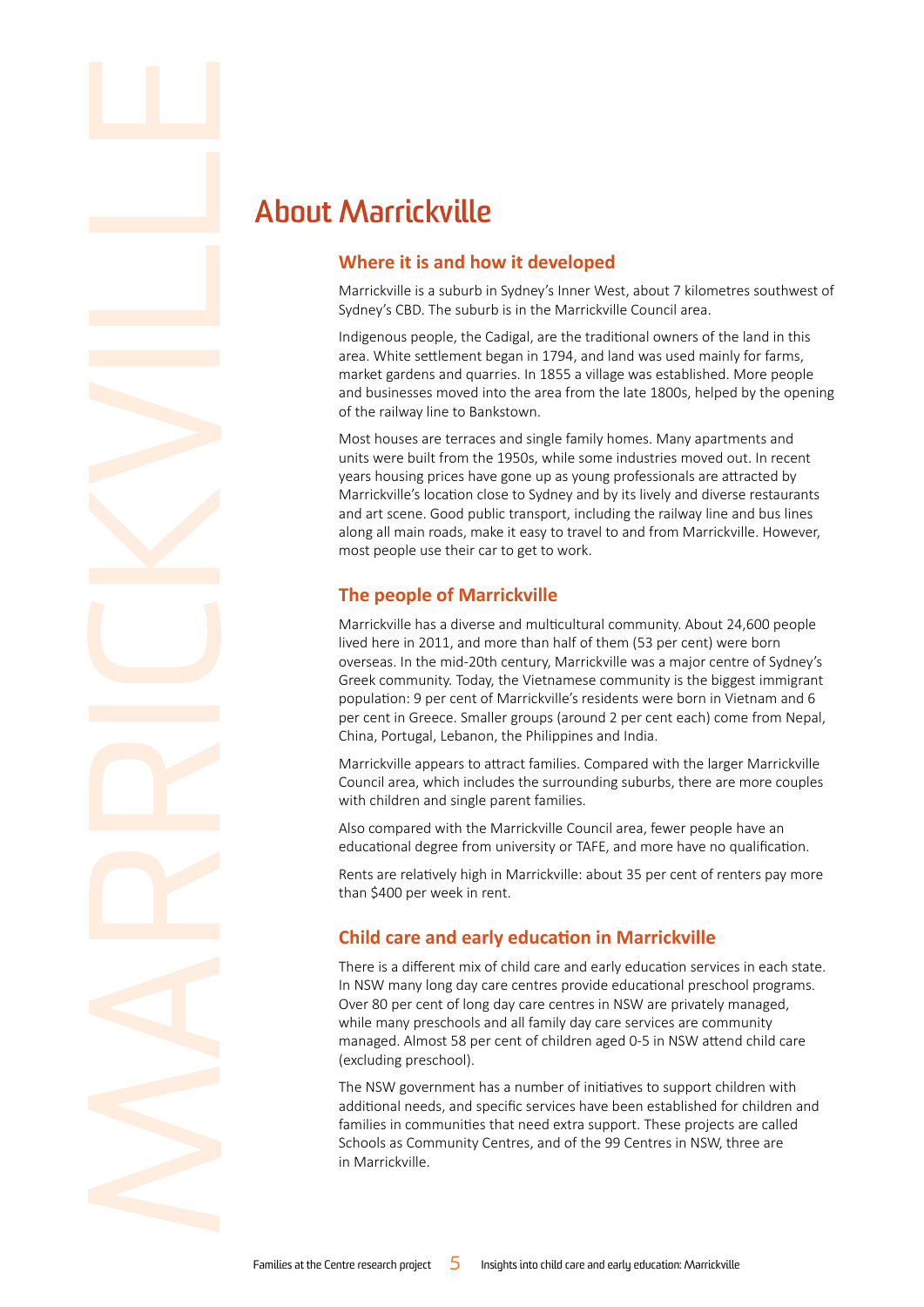long day care centres, some with preschool programs, 2 preschools, 1 occasional care service and 4 out of school hours care services. There are many playgroups, including multicultural groups and some that are run for people from specific cultural or language backgrounds.

Marrickville also has a relatively large number of other child care and education services: 10<br>long day care centres, some with preschool programs, 2 preschools, 1 occasional care service<br>and 4 out of school hours care ser Other child and family services include: the early childhood health centre, the Casual Ethnic Workers Pool (which integrates children from non-English speaking backgrounds into early care and education services), Pathways Early Childhood Intervention (for children with additional needs), and the Marrickville public library, which organises Storytime. There are 5 primary schools in Marrickville.



## Map 1: Marrickville child care and early education services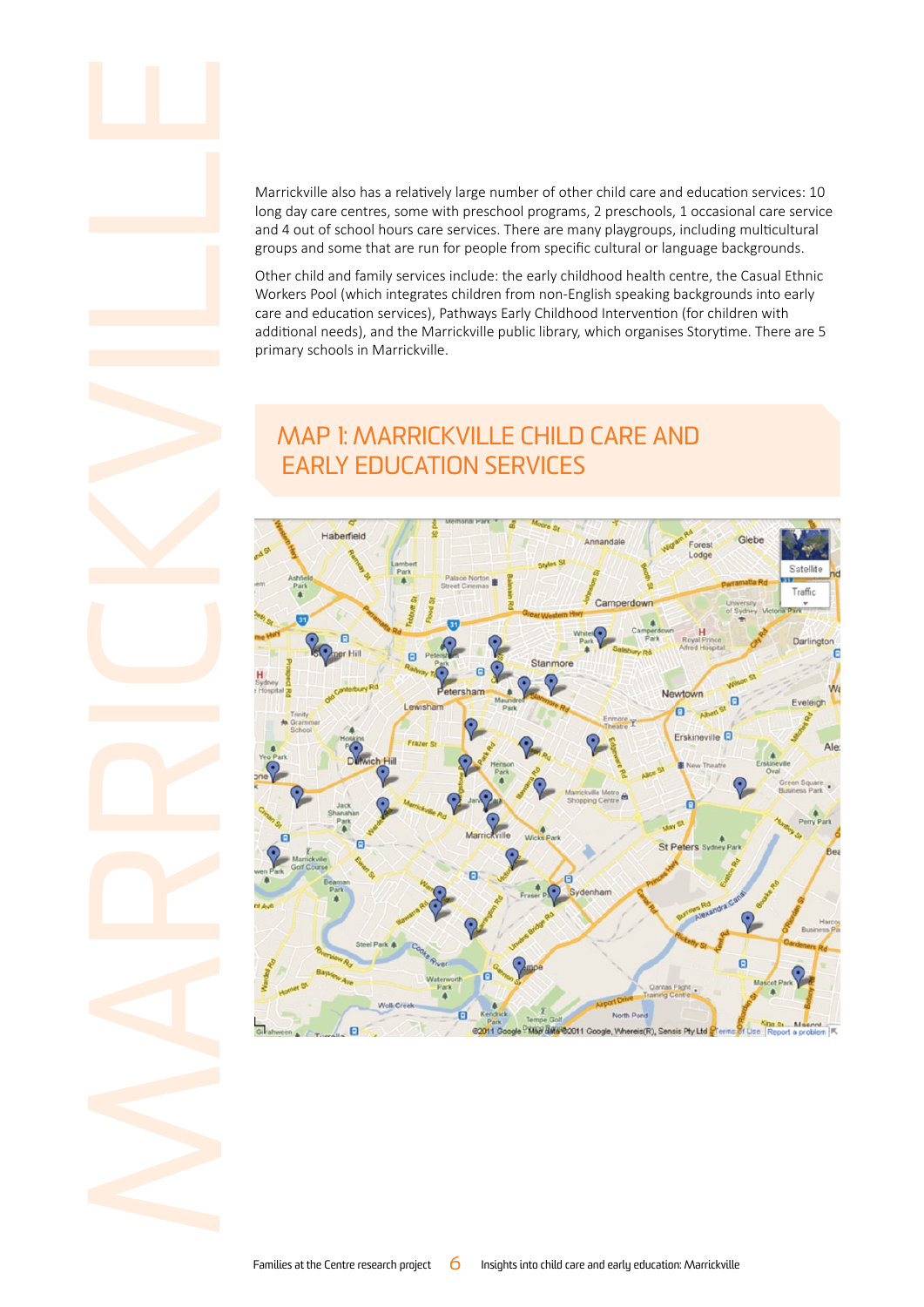# **identify and the Mark School (About Marrickville byday's CBD. The suburb in the Sydney's CBD. The subure Indigenous people, the Carea. White settlement by market gardens and quai**

### **Where it is and how it developed**

Marrickville is a suburb in Sydney's Inner West, about 7 kilometres southwest of Sydney's CBD. The suburb is in the Marrickville Council area.

Indigenous people, the Cadigal, are the traditional owners of the land in this area. White settlement began in 1794, and land was used mainly for farms, market gardens and quarries. In 1855 a village was established. More people and businesses moved into the area from the late 1800s, helped by the opening of the railway line to Bankstown.

Most houses are terraces and single family homes. Many apartments and units were built from the 1950s, while some industries moved out. In recent years housing prices have gone up as young professionals are attracted by Marrickville's location close to Sydney and by its lively and diverse restaurants and art scene. Good public transport, including the railway line and bus lines along all main roads, make it easy to travel to and from Marrickville. However, most people use their car to get to work.

### **The people of Marrickville**

Marrickville has a diverse and multicultural community. About 24,600 people lived here in 2011, and more than half of them (53 per cent) were born overseas. In the mid-20th century, Marrickville was a major centre of Sydney's Greek community. Today, the Vietnamese community is the biggest immigrant population: 9 per cent of Marrickville's residents were born in Vietnam and 6 per cent in Greece. Smaller groups (around 2 per cent each) come from Nepal, China, Portugal, Lebanon, the Philippines and India.

Marrickville appears to attract families. Compared with the larger Marrickville Council area, which includes the surrounding suburbs, there are more couples with children and single parent families.

Also compared with the Marrickville Council area, fewer people have an educational degree from university or TAFE, and more have no qualification.

Rents are relatively high in Marrickville: about 35 per cent of renters pay more than \$400 per week in rent.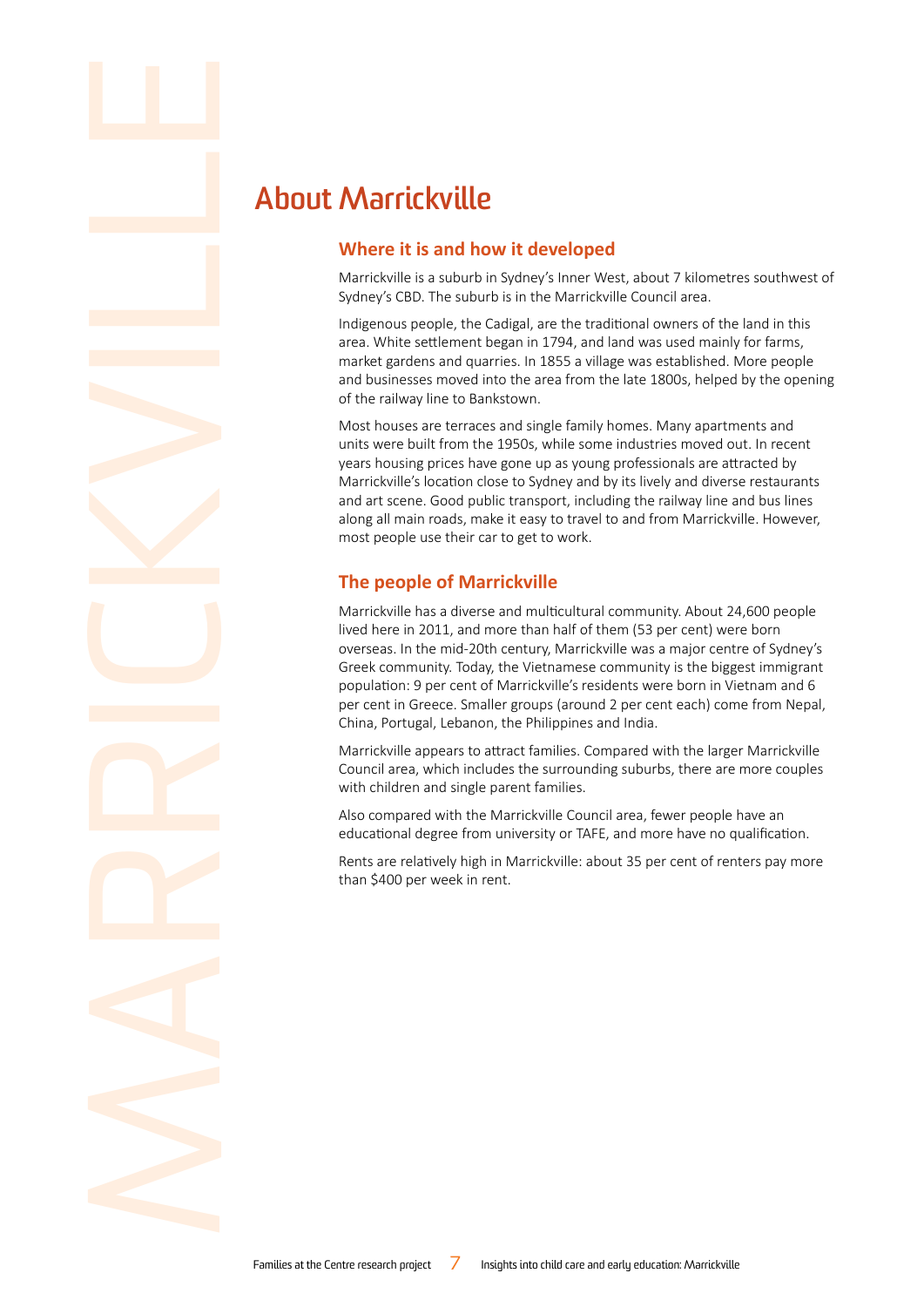# **About families with young children<br>
in Marrickville**<br>
Among the 24,600 people living in Marrickville, there are 1<br>
0-4, or 7 per cent. Here are some of the things the Census<br>
year old children in Marrickville:<br>
852 have o **in Marrickville**

Among the 24,600 people living in Marrickville, there are 1,614 children aged 0-4, or 7 per cent. Here are some of the things the Census tells us about the 0-4 year old children in Marrickville:

- 852 have one or both parents born overseas
- 41 are Aboriginal or Torres Strait Islanders
- 166 live in families on under \$600 a week
- 137 live with a single parent
- 560 live in one-child families
- 105 live in households with extended families
- 1299 have one or both parents employed
- 990 live in houses that their family owns (either fully or with a mortgage)
- 537 live in families who are renting
- 241 live in families who pay more than \$400 per week in rent
- 1174 live in a house
- 427 live in an apartment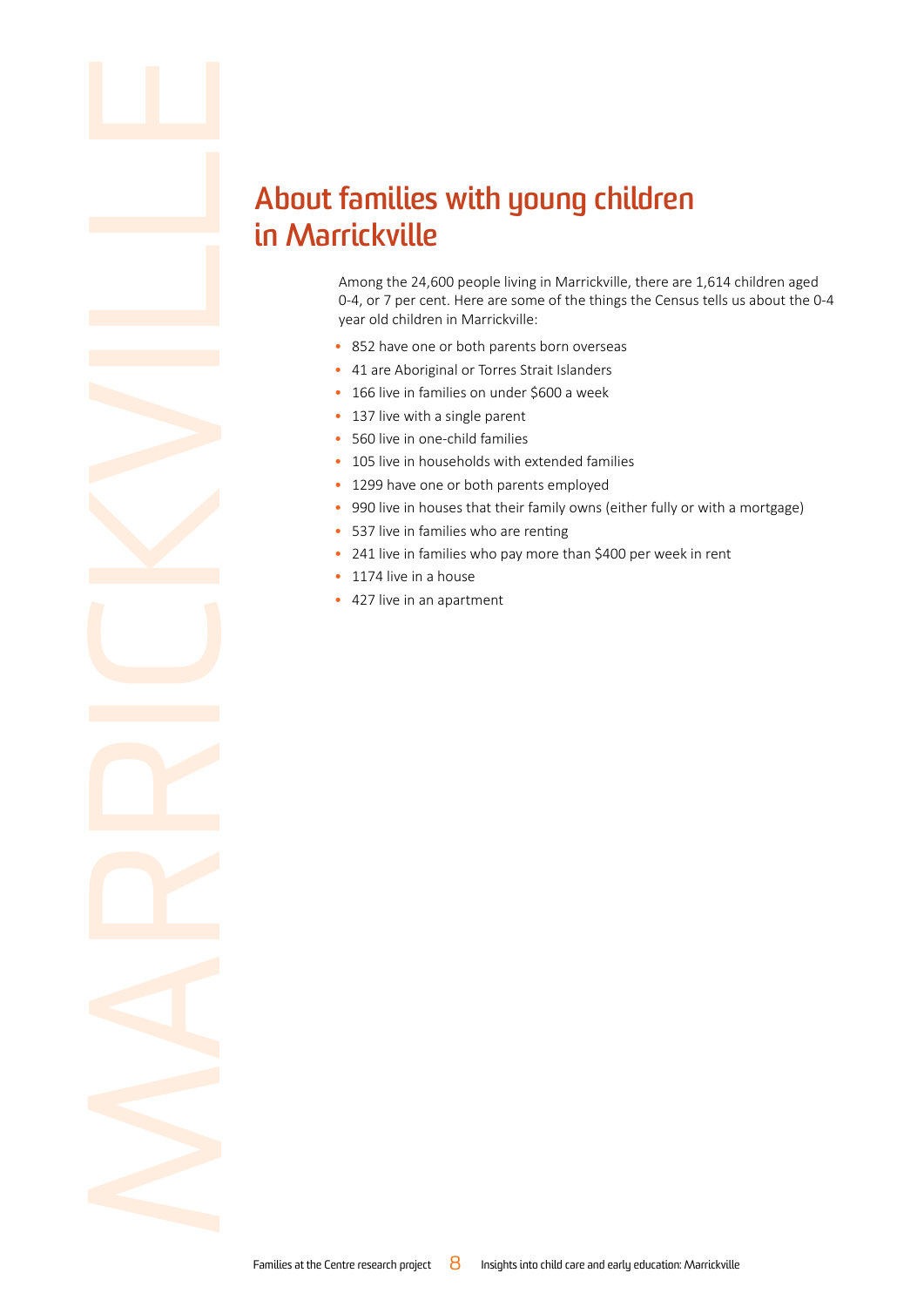Map 2 shows that there are more low income families with young children in Marrickville than in the neighbouring suburbs

# Map 2: Low income families in Marrickville



### **Per cent of children aged 0-4 years in families with a weekly income of under \$799**



0-4 years- Low Income (\$0-799)

We can find out about the child care and education services that families in Marrickville use by looking at the Australian Early Development Index (AEDI), which surveys children in their first year of school. It tells us that more than 80 per cent of them were in child care or early education programs before they went to school: 21 per cent went to long day care, 64 per cent to preschool, 2 per cent to family day care. About 6 per cent were looked after by a grandparent.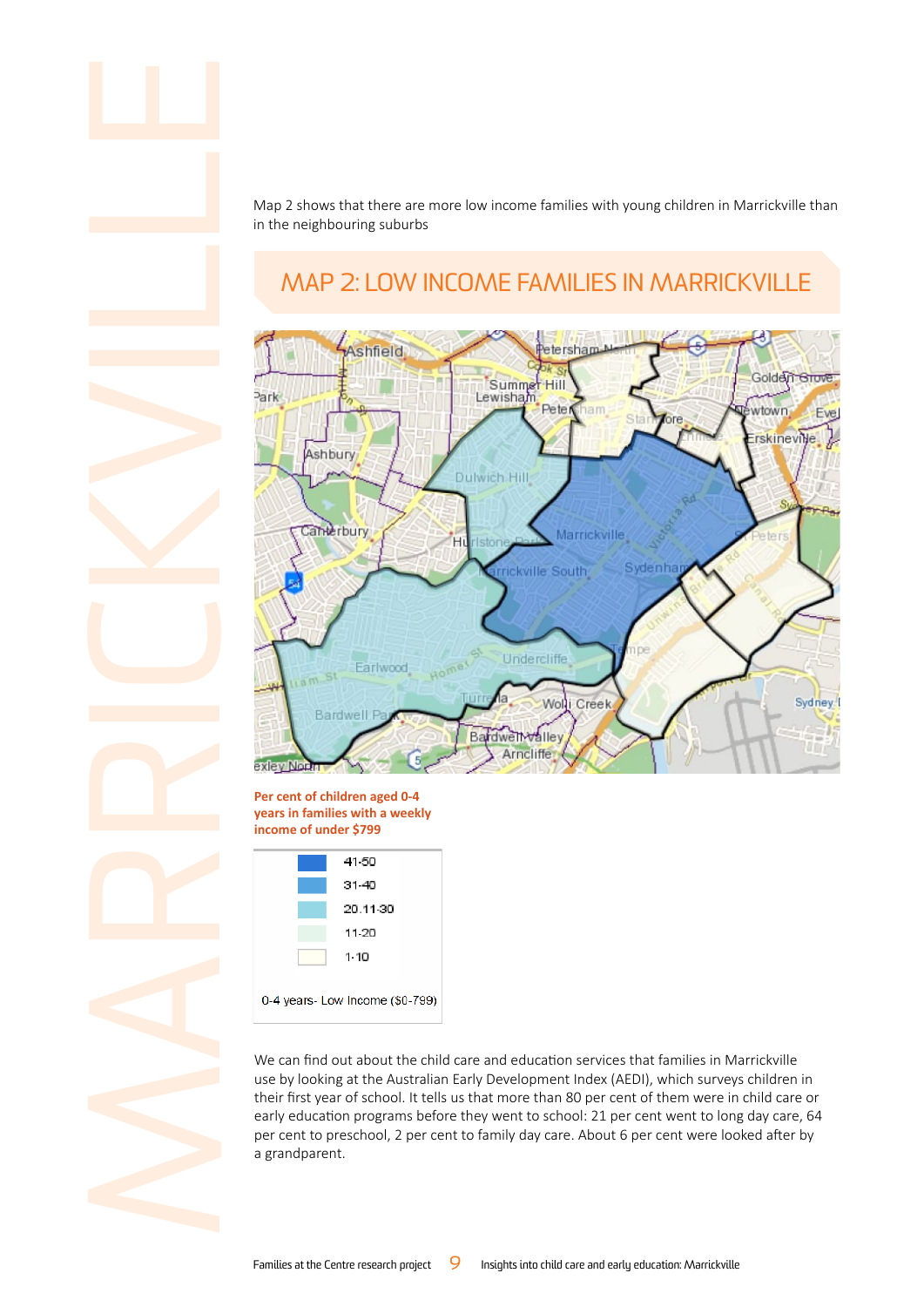**Example 18 About the families who talked to us**<br>
In Marrickville 18 people talked to us about child<br>
their children. Of these conversations, 15 were<br>
talked to us as a group. We met people through<br>
family support services In Marrickville 18 people talked to us about child care and early education for their children. Of these conversations, 15 were with one person, and three people talked to us as a group. We met people through different early childhood and family support services in Marrickville: Connect Marrickville, Pathways, and the Marrickville public library.

Here is some information about the people who talked to us:

- there were 17 women and one man
- 8 people were between 36 and 40 years old, the others were younger or older
- 6 people were born overseas: 1 each in Indonesia, Vietnam, Brazil and Sri Lanka, and 2 in the Philippines
- 6 were single parents
- 14 people had either one or two children, the others had more
- 11 had a uni, TAFE or vocational qualification
- 4 were Aboriginal or Torres Strait Islanders
- 10 were at home and 5 were in a paid job (others were studying or on maternity leave)
- 5 families lived on under \$600 a week
- 8 lived in private rental, 6 in public housing, 2 had a mortgage

### **What the families told us**

Each family is different. They have different stories, different lives, different opinions, different experiences with the child care and education they use, and different ideas about what they would like. We don't have the space here to report everything the 18 families in Marrickville told us. Therefore we briefly describe some of the topics relating to child care and early education that they talked about, important concerns they mentioned and where they felt things were going well. Each topic is explained with a quote from one of the people we talked about. We have left the quotes anonymous so that people can't be identified.

### **Most families use child care and education services**

Most families who spoke to us have their children enrolled in a child care or education service, and sometimes a child visits different services on different days. Part-time child care is very common, and full-time is rare. There are services for specific ethnic groups and Indigenous children, which are well used and highly valued by the families.

**"He goes to preschool Monday, Friday and then he goes to family day care Tuesday and Wednesday."**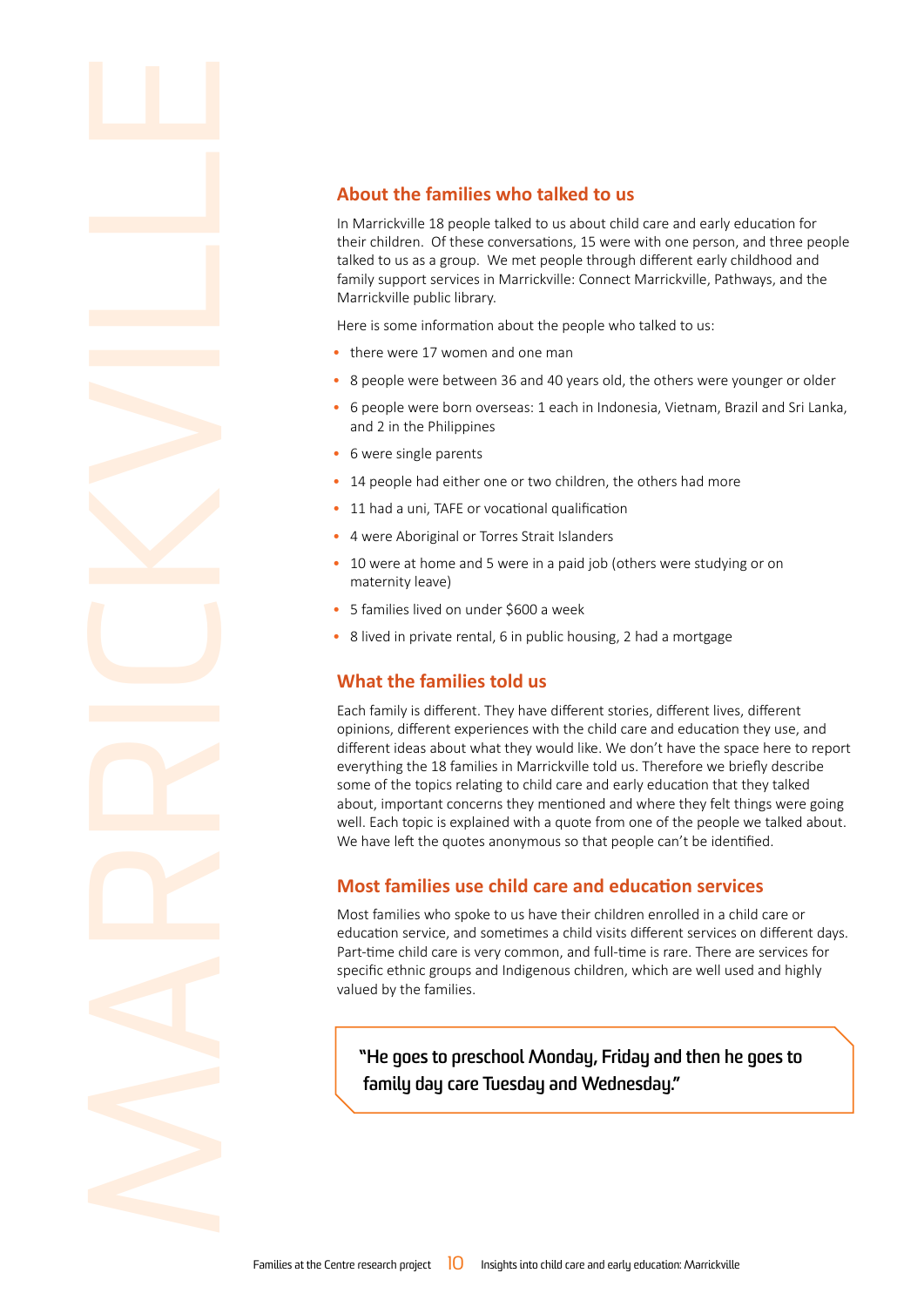**Many babies stay at home**<br>
Often, mothers stay at home with they find it important to bond and s<br>
development. Most mothers return<br>
baby are ready.<br> **Complete the stay of the start of the start of the start of the start o** Often, mothers stay at home with their children while they are very young because they find it important to bond and spend time together, and for the child's development. Most mothers return to part-time work when they feel they and the baby are ready.

### **"It's such a precious time."**

### **Grandparents and friends help with child care**

Several families in Marrickville have grandparents living nearby. Some look after the grandchildren regularly, for example one day a week, and others are a backup, for example when the mother is called into work. Other people have good friends in the neighbourhood who look after their children for a few hours when something unexpected comes up. Families appreciate this help.

**"Actually, it was good for my mum, my mum being on her own, and also … it was a safe environment."**

### **Some families are quite isolated**

Having no grandparents or other extended family around, or having few friends, is difficult for some people. They miss companionship and practical help with child care. It may make parents sad, lonely or stressed, or it may mean that they have to wait longer before going back to work. This can cause financial problems. Especially migrant parents can feel lonely, as their relatives are back home and here in Australia they need to adjust to a new language and culture.

**"I've been here more than 10 years and … in the first few years, because my language is not really good I hardly made friends with others. "**

### **Parents make friends in Marrickville**

People told us they felt lonely in the past, but that they have made friends in the neighbourhood, often by going to the local parks, the library, the baby health clinic, or by visiting playgroups, the Magic Yellow Bus or mothers' groups. An Indonesian family described how they met other Indonesian families in the shopping centre and became close friends.

**"Because I haven't lived near my own family for such a long time, my close friends are my family."**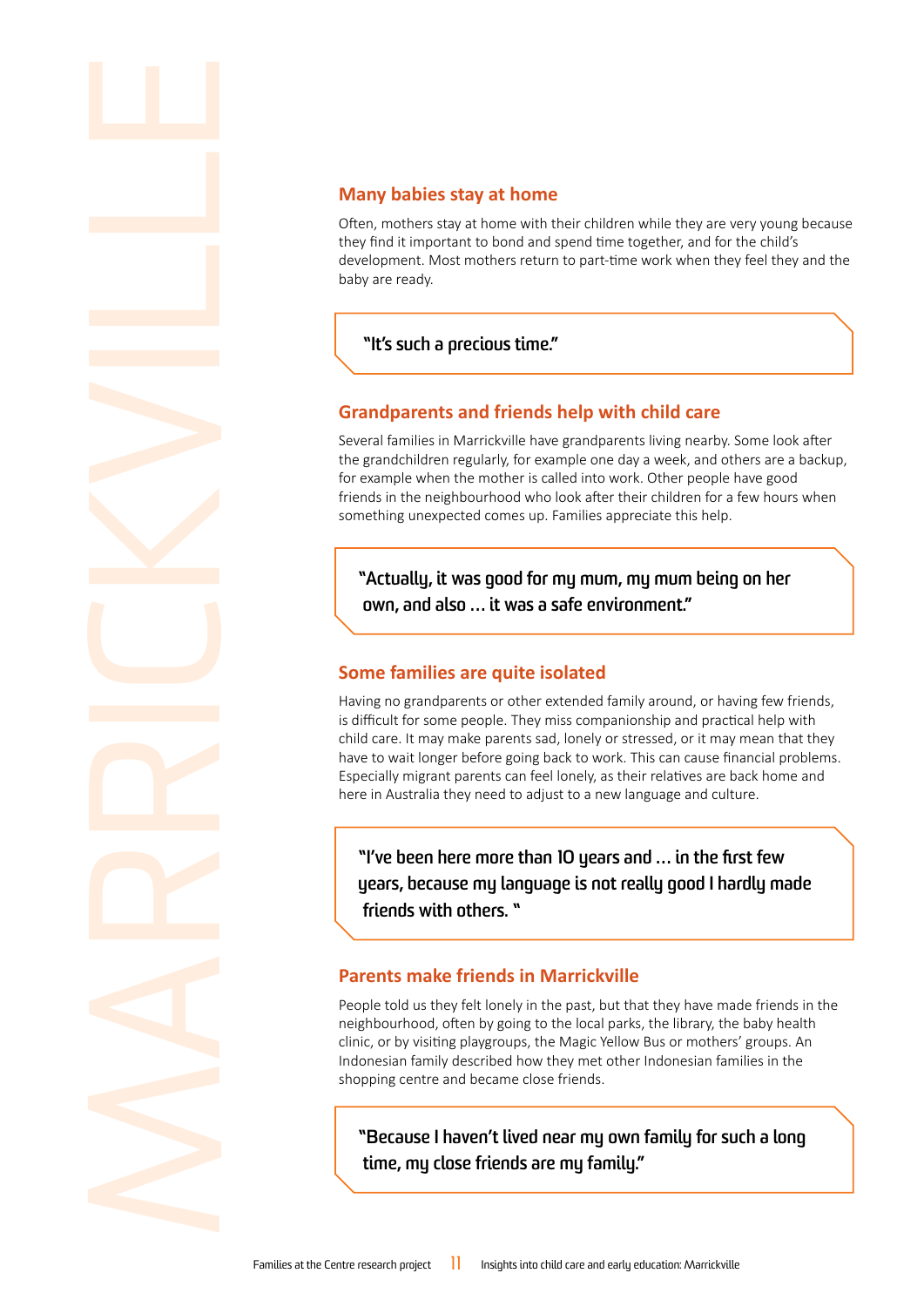**People find Marrickville family friendly**<br>People like living in Marrickville because they find it<br>and walk around with their young children. There are<br>and many opportunities to meet other people.<br>**Nuts of parks, lots of g** People like living in Marrickville because they find it safe and easy to go outside and walk around with their young children. There are many services for families and many opportunities to meet other people.

**"Lots of parks, lots of great services for children, … the restaurants and cafes are very family friendly, even footpaths have got little indents for prams."**

### **Marrickville's multicultural nature appeals to families**

The fact that Marrickville is home to people from many different cultures is attractive for many families – Australian-born and immigrants. They like that their children get to know kids from different countries, that they get to try different foods and enjoy different cultural festivals. Parents find that their children grow up more open-minded.

**"A lot of Vietnamese, Greek, a lot of Island people moving into the community, which I find is great. It exposes the kids to different cultures."** 

### **Good public transport helps**

Several families who spoke to us don't have a car. Other families have one car but both parents work. Living in Marrickville is good for these families because everything is close by. They can walk their kids to child care or preschool and then catch a train or bus to work. Some moved to Marrickville specifically because of the good transport links.

**"I work in Leichhardt and her preschool is just up the road here in Marrickville, so I basically come and drop her off here in the morning and then walk back up to the main road and catch a bus through."**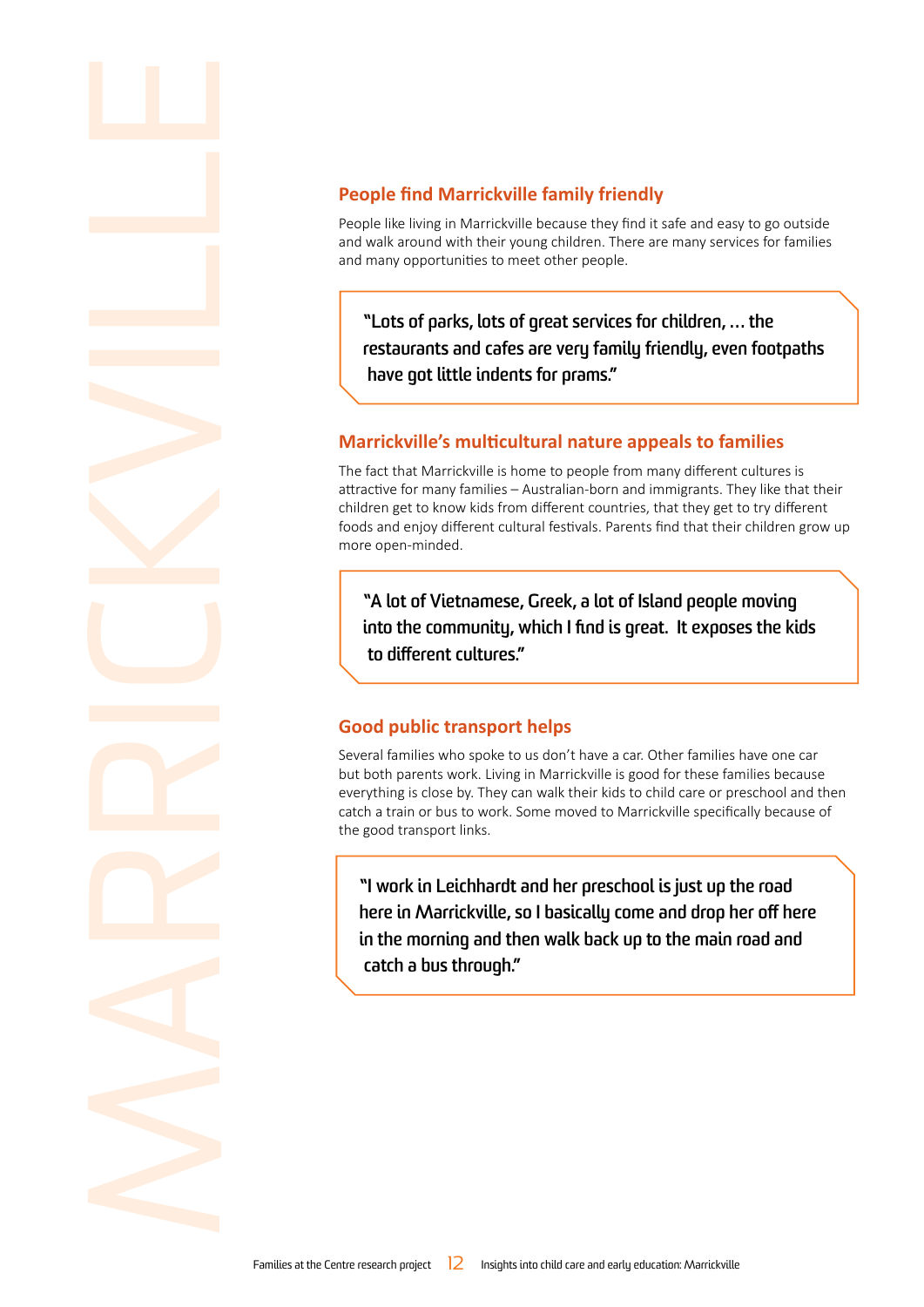**Families need child care that fits around work**<br>Working days and working hours are different for each family,<br>irregular. Some people have trouble finding child care that sui<br>work or that is flexible enough for sudden chan Working days and working hours are different for each family, and they can be irregular. Some people have trouble finding child care that suits the hours they work or that is flexible enough for sudden changes in their shifts. Casual staff may be called in unexpectedly, or people work rotating shifts, for example in restaurants, hospitals or on the railway. People use friends, relatives or occasional care services to help, but they are not always available and it can be stressful.

**"The day care centres would have been good if it was … earlier starts, because a lot of my jobs are earlier starts and if I didn't have my mum, it would have been a massive problem."** 

### **Early education is important**

Many parents want their kids to go to child care or preschool so they start learning early. This includes social skills like playing with other children, sharing, having a routine and being polite. It also means learning academically so they will have a good start in school. This is especially important to parents on low income, as well as to migrants, who want their children to learn English and to adapt to Australian culture.

**"We put him in childcare to make him comfortable with an Australian environment ... It's about how he can socialise with small kids and also learn English."**

### **Child care payments can be confusing**

Most parents can get money from government towards their child care fees, like child care benefit and child care rebate. They don't always know about this, or they might not understand how it works. Some government offices, child care centres or preschools tell parents about the payments and staff help them fill in the forms, but others don't help or make mistakes. This can be confusing or financially difficult for families.

**"On the day I put enrolment form - I think I didn't fill out the child care benefit number so … I had to pay the whole fee for months, so I was so worried … the problem is they didn't tell me."**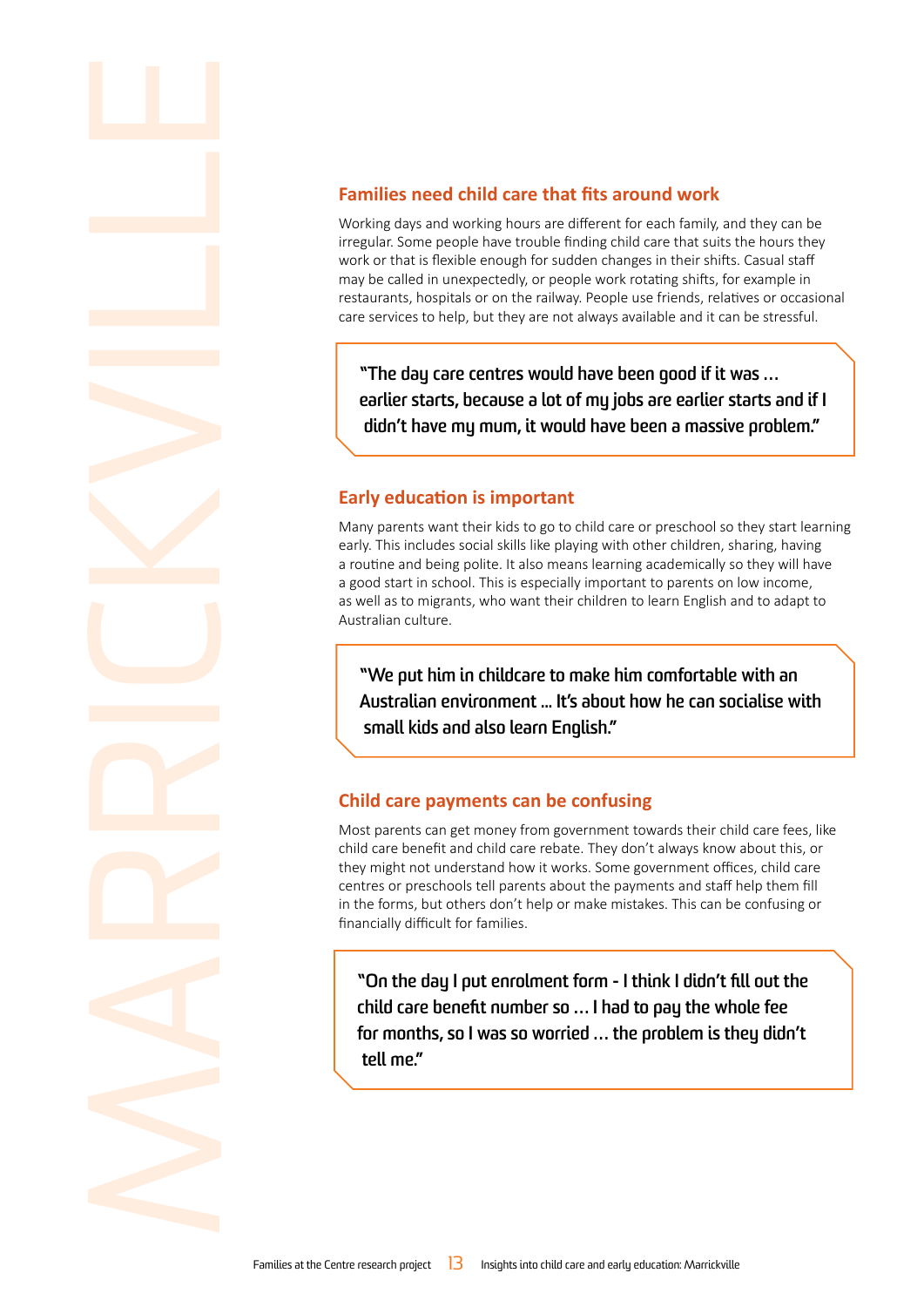**Child care can be expensive**<br>Even with government payments, so<br>and education. Their income may be<br>members to look after. To deal with t<br>others find cheaper child care centre<br>people owe fees for a while and pay!<br><br>I have th Even with government payments, some families struggle to afford child care and education. Their income may be low, or they have other children or family members to look after. To deal with the cost, some reduce their child care days and others find cheaper child care centres or preschools in the area. Some services let people owe fees for a while and pay them off later; the families appreciate that.

**"I have three children all together. There are so many expenses. Even my high school children have so many expenses. So, me not working, it's - I think the child care fees are expensive."** 

### **Child care costs influence work decisions**

Many families have to weigh up between the cost of child care, income from work and government payments they might get. Any extra income might lower government payments and therefore make child care more expensive. Mothers told us they go back to work later or only work part-time.

**"I thought about going back to work full-time but … if I put her in for any more days … I think I would be losing out, spending more money on childcare than what I would be making."**

### **Disability services help**

Six mothers who talked to us have a child with additional needs, such as autism, anxiety, language delay or vision impairment. For some it is difficult to get a diagnosis and find out about financial support and services that they might be eligible for. But once they find disability services, they are very happy with the help they get. Their children attend supported playgroups, preschools for children with additional needs and mainstream child care centres. Families told us the workers there treat their children well and help them to learn, they help the families to get government payments, and they tell them about other support they can get for their child.

**"There was a lot of problems with his vision and everything like that, and he couldn't talk for a while … over the last couple of months, he has come a long way. I think that helped - both preschools."**